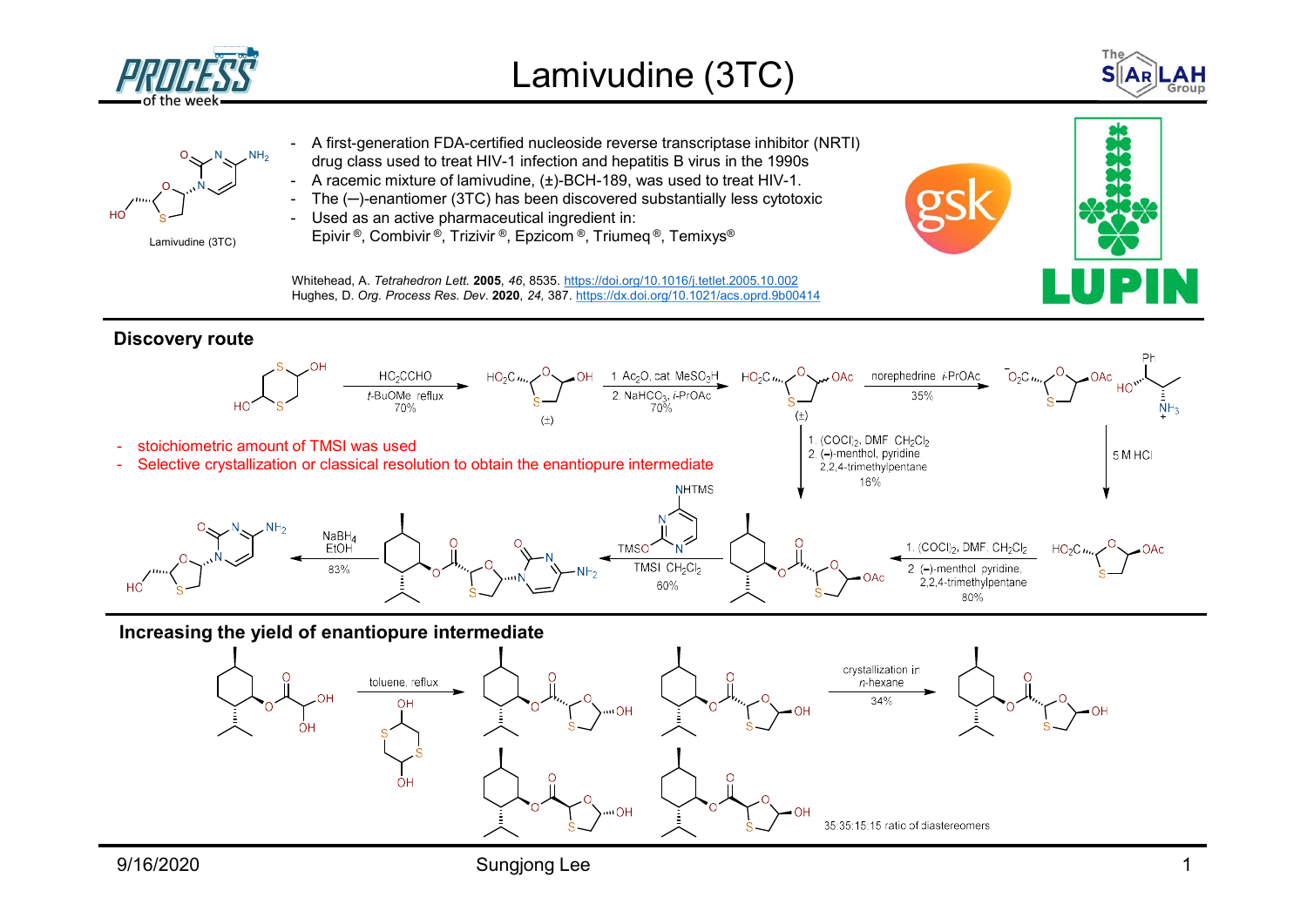







Process route with DKR strategy



With stereoselective N-glycosylation